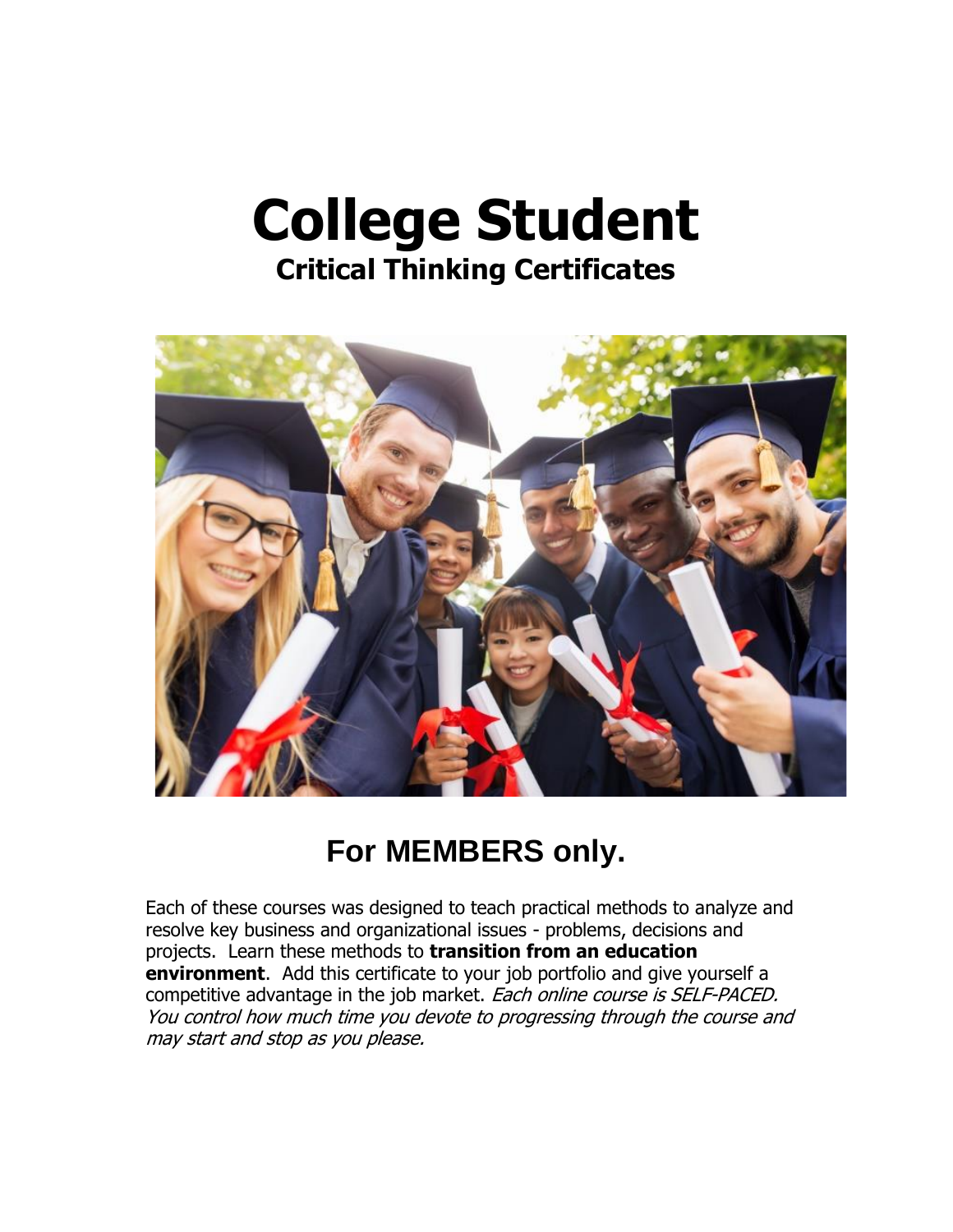# **SYSTEMATIC PROBLEM SOLVING**

*Certificate <update available now>*



**Systematic Problem Solving** (6 hours), \$989 includes 3 modules

Critical Thinking – Problem Solving certificate.

This course includes Problem Inventory, Problem Solving, and Tracking Root Cause modules PLUS 7 supplementary articles in one package. Concept briefings prepare the learner to demonstrate understanding by answering targeted questions, one concept at a time. Feedback prepares learners for any needed follow-up question. Demonstration videos show concepts applied to a case study pulling together all conceptual details to reveal a clear big-picture overview of each thinking

process. This course will enable you to explain the logic of problem definition, cause analysis and tracking root cause to solve any problem in the work setting or out. In short, you can demonstrate you know how to apply these concepts to work problems.

**Systematic Problem Solving TEXT** detailed reference guide with explanations on how to do each step of the Problem Inventory, Problem Solving, and Tracking Root Cause processes, includes 17 supplementary articles.

#### **Interested? Contact us: [BPI@critical-thinking.com](mailto:BPI@critical-thinking.com)**

**OPTIONAL Online Coaching** sessions of 1 real current problem**.** \$299. Skill building coaching and mentoring. Each coaching package includes from 1-3 email feedback sessions as needed per problem to teach the expert level use of the Problem-Solving process.

# **SYSTEMATIC DECISION MAKING**

**Certificate** <update available 4<sup>th</sup> quarter, 2022>



### **Systematic Decision Making**

(5 hours), \$899 includes 2 modules.

Critical Thinking – Decision Making certificate.

This course includes Concern Analysis, and Decision Making, PLUS 7 supplementary articles in one package. Concept briefings prepare the learner to demonstrate understanding answering targeted questions. Feedback prepares learners for any needed follow-up question. Demonstration videos show concepts applied to a case study pulling together all conceptual details into one clear big-picture overview. This course will enable you to analyze and decision

with proper framing, identification of objectives and evaluation of risks of each contending alternative.